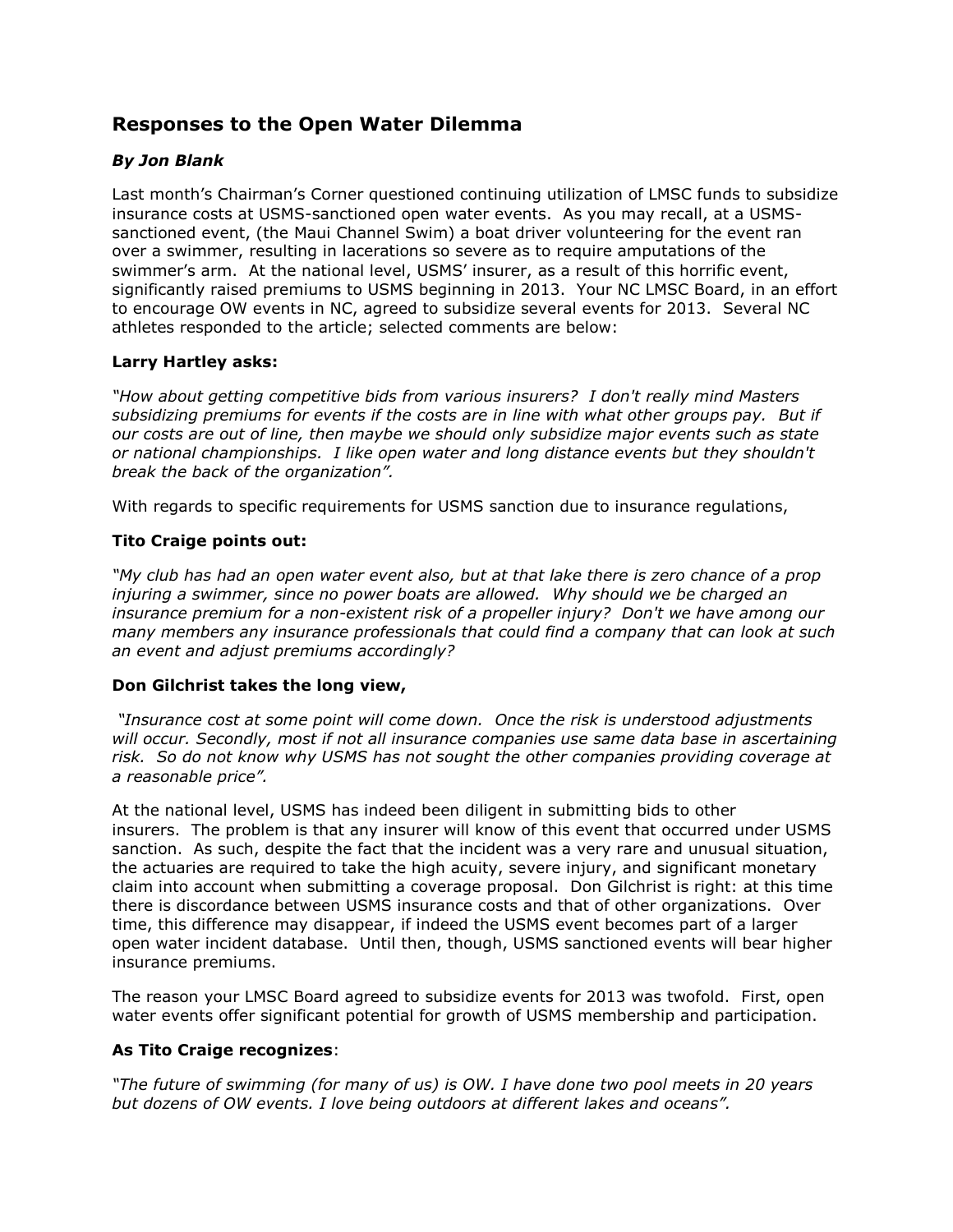Second, your LMSC Board believes that USMS sanction adds value to open water events.

#### **Jerry Clark writes**:

*"With regard to our LMSC trying to grow OW activity in NC, that is a noble thought and I realize our allegiance should be to USMS"*

We hope that sponsors of OW events targeted to adult swimmers recognize the value of USMS sanction.

#### **Gene Kennedy agrees:**

*"I participate in open water swims as well as pool meets. I enjoy the variety and challenges of doing both. What I appreciate and look for in USMS sanctioned open water events is the structure put around these events. Unlike pool events which seem to have a 'formula' and familiarity to them, open water events are completely different. This makes the structure that USMS brings to the table something that I look for. It is not the only thing I look for but it is a determining factor.*

*Since I do open water events in a multitude of places and not always in NC, I do not necessarily feel the need for the NC program to subsidize the insurance for these events. If they were to be subsidized, I would rather it go to the USMS level to cover costs as a whole to bring down insurance".*

National USMS OW stipulate a \$1000 fee to offset the insurance cost. Other than the continued \$1000 fee, revisions have made 2014 requirements less onerous than the 2013 regulations.

**Jim Barber,** a member of the national OW Committee cited one example: *whereas in 2013, any motorized boat needed an actual propeller guard, the 2014 requirements have done away with that restriction. Instead, USMS now requires a "swim monitor" onboard any motorized craft, to minimize the chance of a boat operator running over a swimmer.*

So, while some of the challenges for an event organizer are lessened for 2014, the cost of insurance remains as an obstacle for USMS sanction of OW events. Your LMSC Board appreciates the time that our members took to reply.

The most comprehensive response **(from NC's 2013 Open Water Outstanding Swimmer) Andrea Packard**, is reproduced with her permission:

*"1. Other than National Championship events (and perhaps regional or state championships) I don't believe that the official USMS sanction makes an open water event that much more attractive for attendees. As an open water swimmer, I personally choose my events based on factors such as date, location, swim distance, and water conditions. As long as the event is safe and the people running it have a good reputation for being organized, I really couldn't care less if the event is sanctioned by USMS or not".*

*"2. I don't want to see LMSC funds used to "force" the existence of USMS sanctioned events. If there truly is a demand for them, people will pay. If there is not enough demand, then the event will either happen as a non-USMS event with lower entry fees, or it won't happen at all".*

*"3. If the LMSC insists on subsidizing, there should be some pre-determined limits such as subsidy amount per swimmer, and total spent on subsidies per year. For instance, I think that a subsidy that amounts to over \$10-15 per swimmer is irresponsible".*